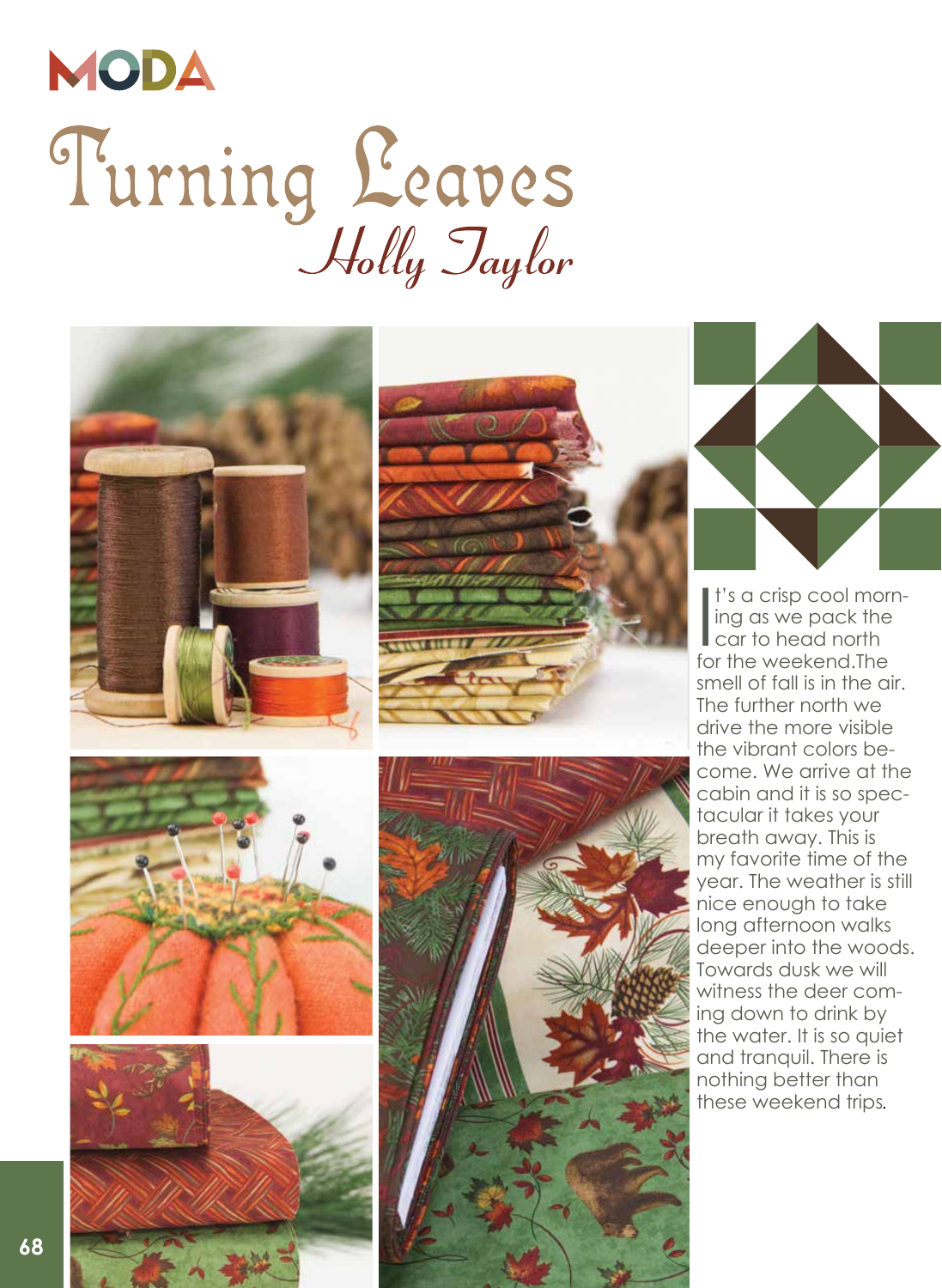## **October**



T Www.modafabrics.com  $\bm{m}$ ∩ **2014 Spring market Fabric collection**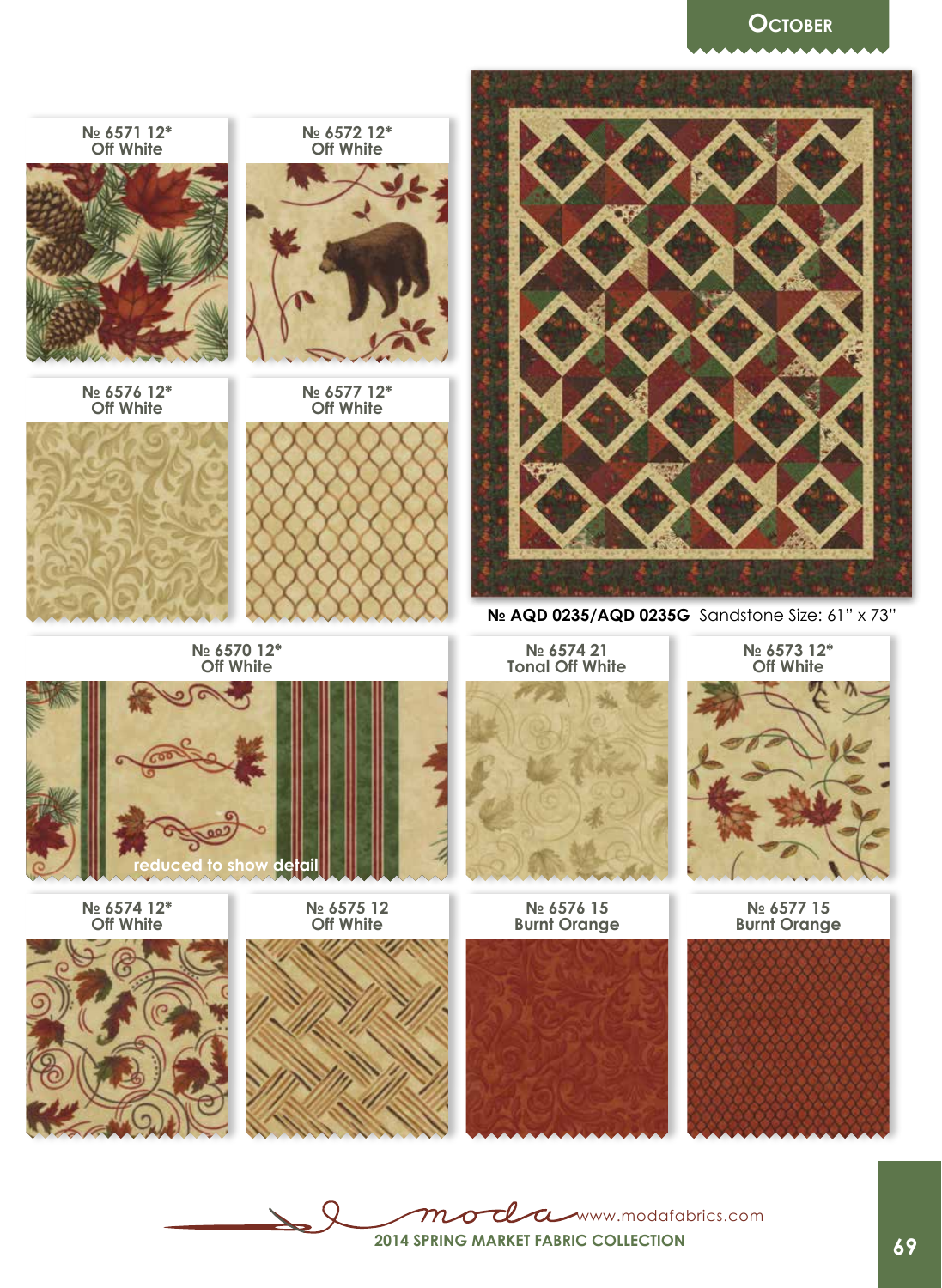**№ AQD 0236/AQD 0236G** Turning Leaves Size: 67" x 87"